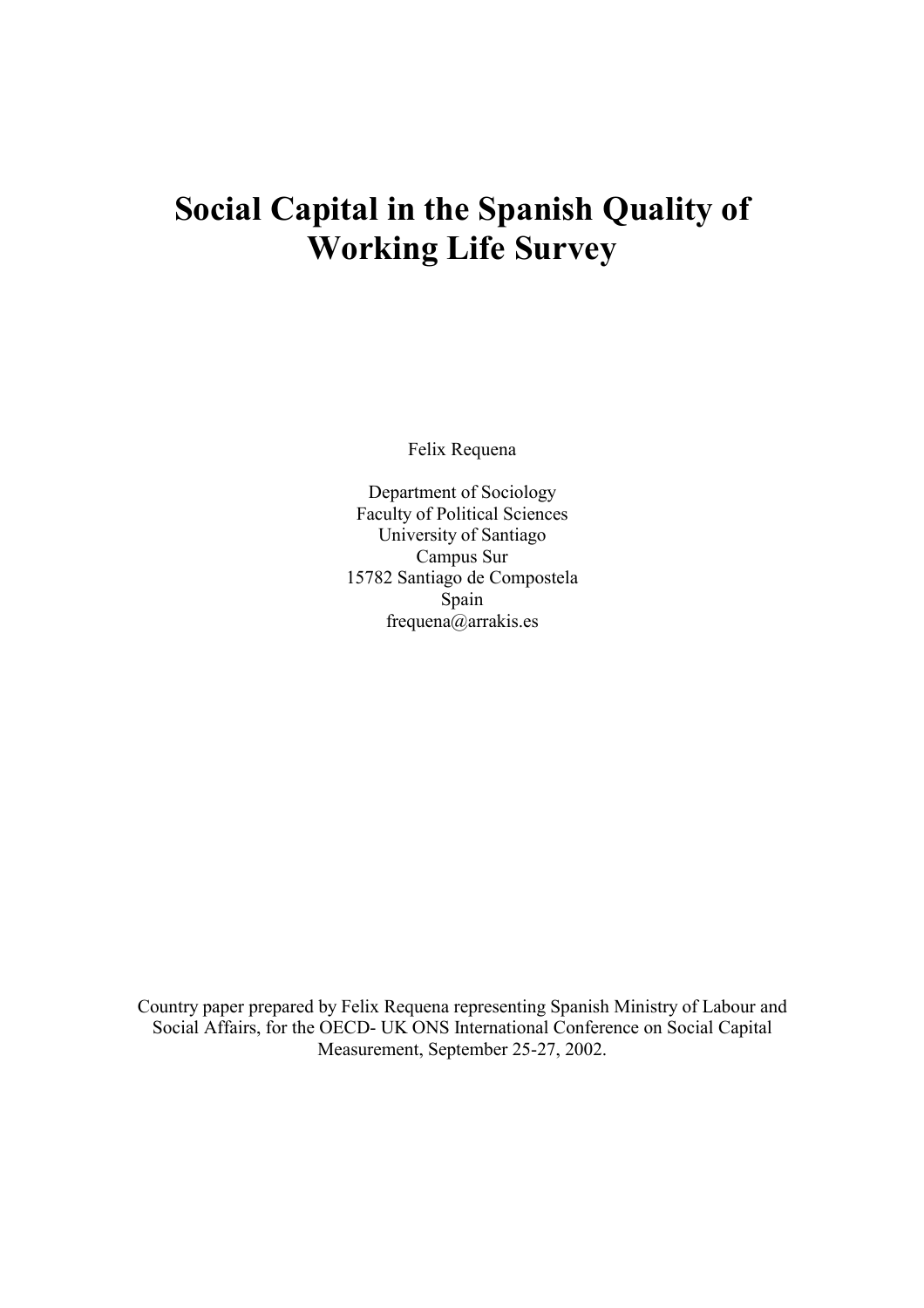# **1. Introduction**.

 $\overline{a}$ 

In 1999, the Spanish Ministry of Labour and Social Affairs initiated the Quality of Working Life Survey<sup>1</sup> [Encuesta de Calidad de Vida en el Trabajo (ECVT)]. Its objective is to provide a tool for gathering substantive information concerning employed people's social relations, situations, attitudes, and values at the work place. The survey has two main focuses: on one side, to obtain information on the real circumstances around work daily activities and the relationships that working people have at work; and on the other side, to get information on perception that working people have of the work setting and of ordinary work tasks.

ECVT is an annual periodical survey. It is based on a random representative national sample based on a three-stage design, and stratified by regions and municipal size. The sample size was N=6,020 employed population of both sexes, aged 16 and over, living in a family setting. The survey was carried out face to face at the respondent's homes in order to avoid pressures from the corporate setting. The confidence limit was 95.5% (2 $\sigma$ ), and the estimated error, for the most unfavourable case, was  $\pm 1.4\%$ <sup>2</sup>. The occupational structure data that ECVT shows are concordant with Spanish Labour Force Survey.

One of the survey's main focuses is to gather information on different components of job satisfaction. Levels of job satisfaction are quite important for productivity. To be or not to be satisfied with work tasks is highly related with the production quantity and quality that a worker can achieve. In the survey, satisfaction is a multidimensional concept: it refers to a wide set of situations and aspects around the working place. Such goes from superiors, co-workers relationships, to worker's personal evaluation of working conditions, stress, and tiredness. Thus, Survey obtains information on labour relations and on the quality of working life to relate with family structure and workers' social environment.

<sup>&</sup>lt;sup>1</sup> The data from the Quality of Working Life Survey (Encuesta de Calidad de Vida en el Trabajo –ECVT) are available in the Subdirección General de Estadísticas Sociales y Laborales of Spain's Ministry of Labour and Social Affairs (Ministerio del Trabajo y Asuntos Sociales, Madrid, Spain. E-mail: estadistica@mtas.es). For a lengthier explanation of the objectives and possibilities for social research provided by this survey, see Requena (2000).<br><sup>2</sup> For sample design details, see MTAS, 2001, (http://www.mtas.es/Estadisticas/ECVT/Welcome.htm).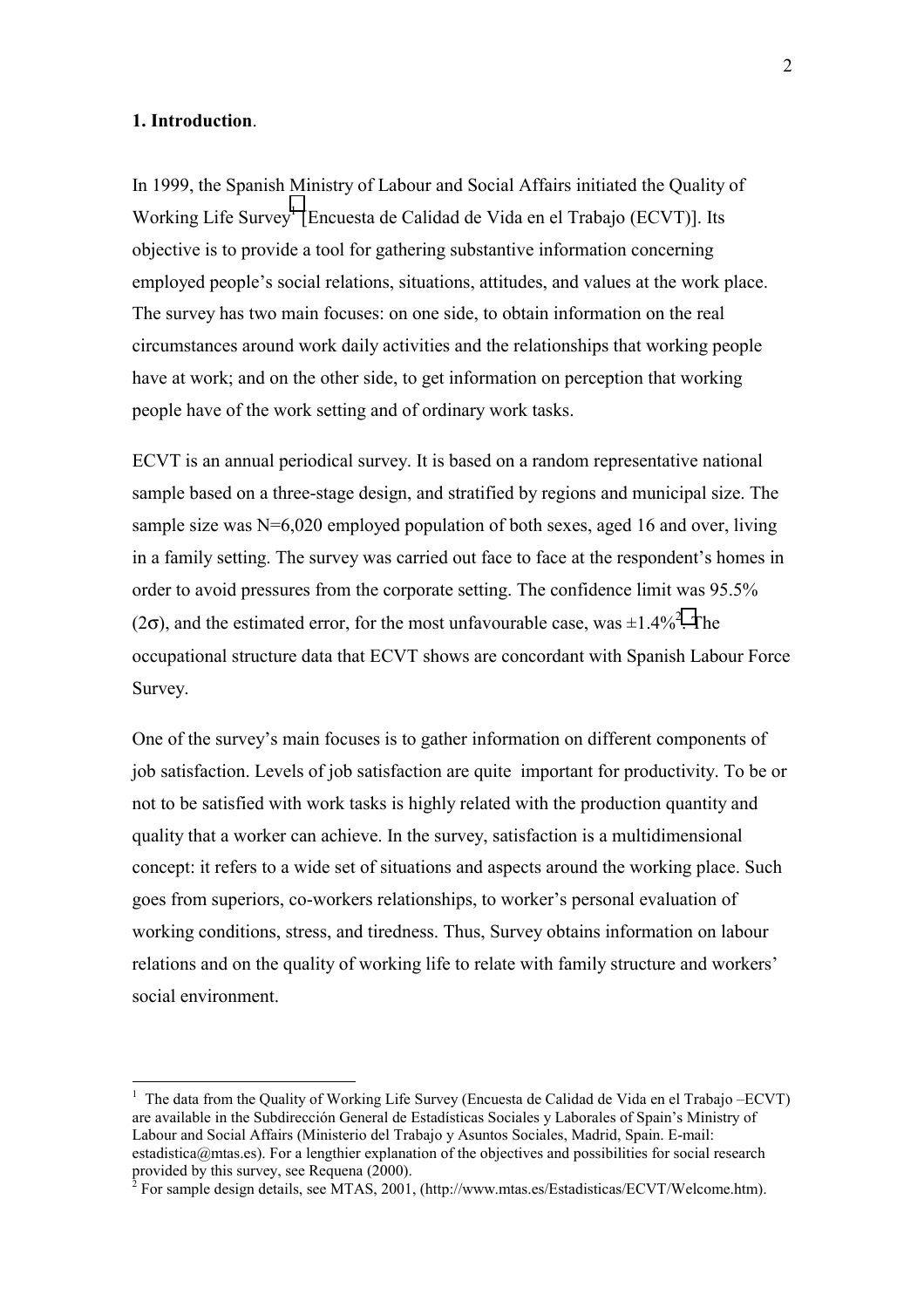The ECVT has several parts: 1) quality of working life study; 2) the real situation in the work place, studying elements such as division, organization, etc. at work; 3) employee's family structure; 4) values, attitudes, and personal evaluations of work; and 5) socio-demographic data of employed people.

There are several social capital questions in the ECVT. Many social capital dimensions can be seen in the ECVT. The survey is sensitive to how social capital aspects are related to the work setting. In 2001, the survey design team added a set of trust, relationships, engagement, communication and influence questions. These questions give a sample of social capital in the work environment.

## **2. Social capital in the ECVT**.

#### *The social capital concept used in the ECVT*

Social capital is a multidimensional concept. In this survey, the concept is defined from a wide point of view (but always referring to employed people): from involvement in social relations, and the links derived from belonging to social networks (Burt, 2000; 2001), to participation in organised groups, engagement (Putnam, 1993; Putnam, Leorandi and Nanetti, 1993), and general trust in others (Coleman, 1988; Brehm y Rahn, 1997).

Social capital concept is an important one because it joins several important sociological concepts, such as social support, integration and cohesion. These concepts have important consequences in both political (Brehm y Rahn, 1997) and economic arenas (Knack y Keefer, 1997; Beugelsdijk, Groot y van Schaik, 2002). The organisations also work better if people belong to, and have a good amount of social capital (Lin, *et. al.*, 2001).

Social capital is essential for the well-functioning of market relations; economic institutions are based on these relationships (Fukuyama, 1995). In the same way, economic transactions such as contracts, looking for and achieving jobs, are more efficient when they are involved in social networks (Granovetter, 1985; Requena, 1991; de Graff y Flap, 1988). A good example is how social networks empower high technology market movements, as we can see either at Silicon Valley (Saxenian, 1994),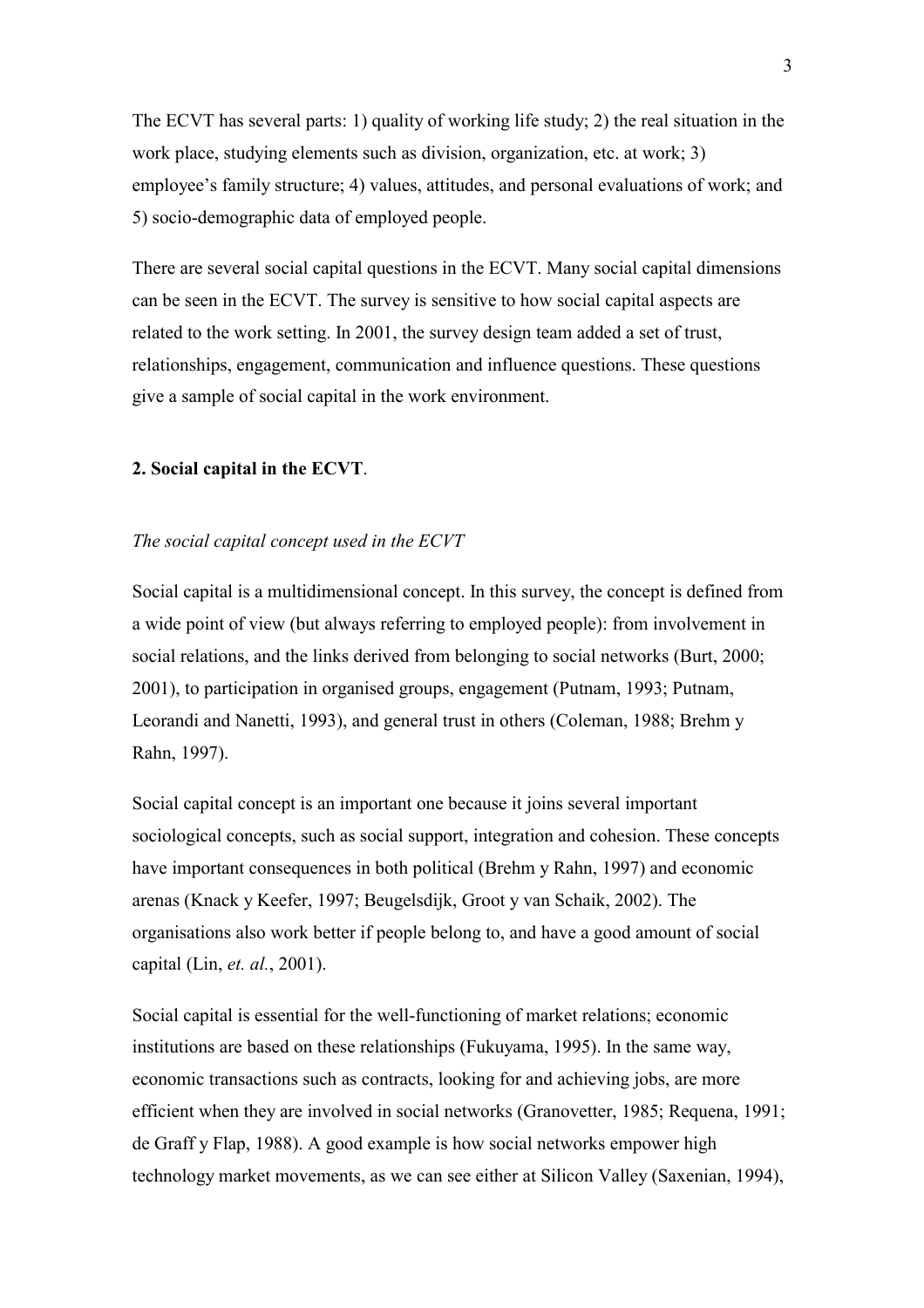or Northern Italy industrial districts (Pyke, *et. al.*, 1990). Far from being a primal industrial anachronism social capital lubricates high technology or fashion industries. The social capital approach helps in formulating new development strategies.

The ECVT uses the social capital concept in the widest sense; in other words, it includes aspects such as to refer to norms, social integration, trust in others, company or institutional engagement, and social relationships. It refers to a set of norms and informal values that the group of members share and permits cooperation between them. These shared norms and values generate trust among the participants. In other words, it is the set of cooperative relations between social actors that facilitate solutions to collective action problems.

This definition is quite similar to the one used in OECD: Networks together with shared norms, values and understandings that facilitate co-operation within or among groups (OECD, 2001); because co-operative social networks imply shared norms and values.

## *Social capital questions in the ECVT*

The social capital concept has multiple operative applications for social organisations analysis in general, and companies in particular. In order to achieve success in their activities, the firms are organisations that need cooperation from their members. For this reason, the ECVT is interested in studying how particular social capital aspects (such as trust, engagement, relations with others) affect the development of activities inside organisations or companies in order to generate well-being at work.

The main ECVT focus is to study the quality of working life, but its data gives information on a wide set of questions for studying working people. Thus, it is possible to analyse some OECD social capital definition elements: social relationships, trust other people, shared norms, or community participation.

The ECVT covers the majority of social capital dimensions that OECD propouses (see Table 1). It is important to remember, however, that these questions are only referred to employed people, not to the general population. Furthermore, the ECVT has considered some extra social capital dimensions, such as communication and influence. Of course, it always refers to the company context. It is considered that these two dimensions have importance as canalisation (communication) and as result or consequence (influence) of the social capital.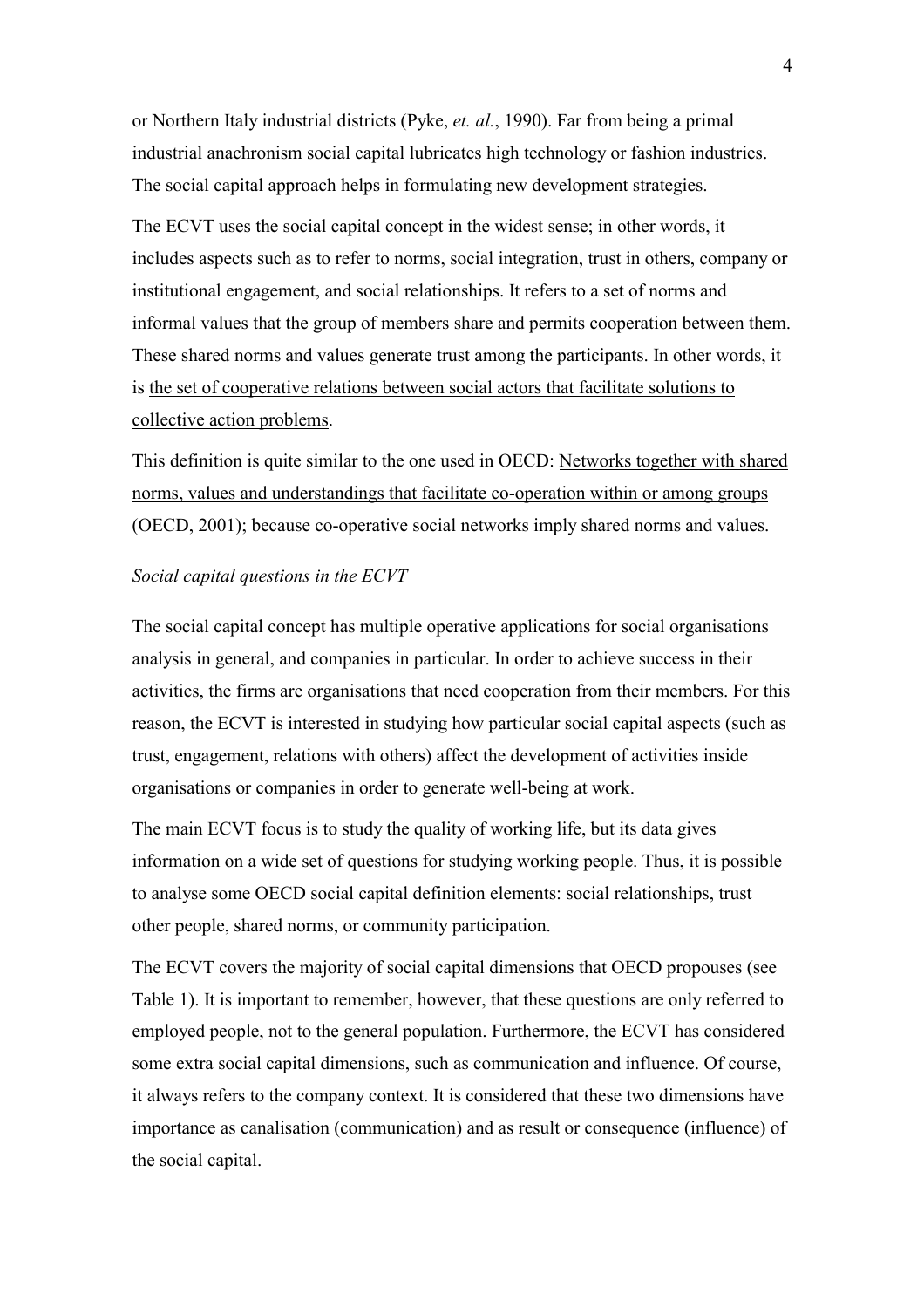# TABLE 1.

# *Measurement of the social capital dimensions in the ECVT*.

As happen in the majority of surveys, the questions are design in a pragmatic and in a *ad hoc* form in order to cover the survey requirements. This happens in the ECVT. Its questions have been designed to study the satisfaction processes and the quality of working life. However, the design team have been conscious of the importance that social capital has on work satisfaction and quality of working life. It has not been particularly designed to study the social capital, but for the working people we can do it, in a satisfactorily form. For this reason, the references to social relationships, trust, participation and engagement, always refer to superiors, subordinates and co-workers, and to the company setting.

The social capital is a multidimensional concept, for this reason, in order to measure it, we need a wide variety of indicators. Thus, a good social capital index will be one that covers a great amount of aspects concerning all their dimensions. The ECVT covers the majority of those dimensions. Now, we will see some questions that measure these dimensions.

*Trust*. It has two aspects: trust in others, and trust in institutions (in our case companies). On one side, *trust in others* is measured with the question:

"Many times, the people that work together in a company trust each other because a set of common implicit norms is working. However, many times, the people do not trust each other, and they collaborate only when norms and regulations, negotiated with hard effort and applied hardly, exist.

Please, could you tell me if you, in particular, trust a lot, quite a lot, a little, not a lot or not al all the following people of your company/organisation?

-trust in my superiors -trust in my co-workers -trust in my subordinates"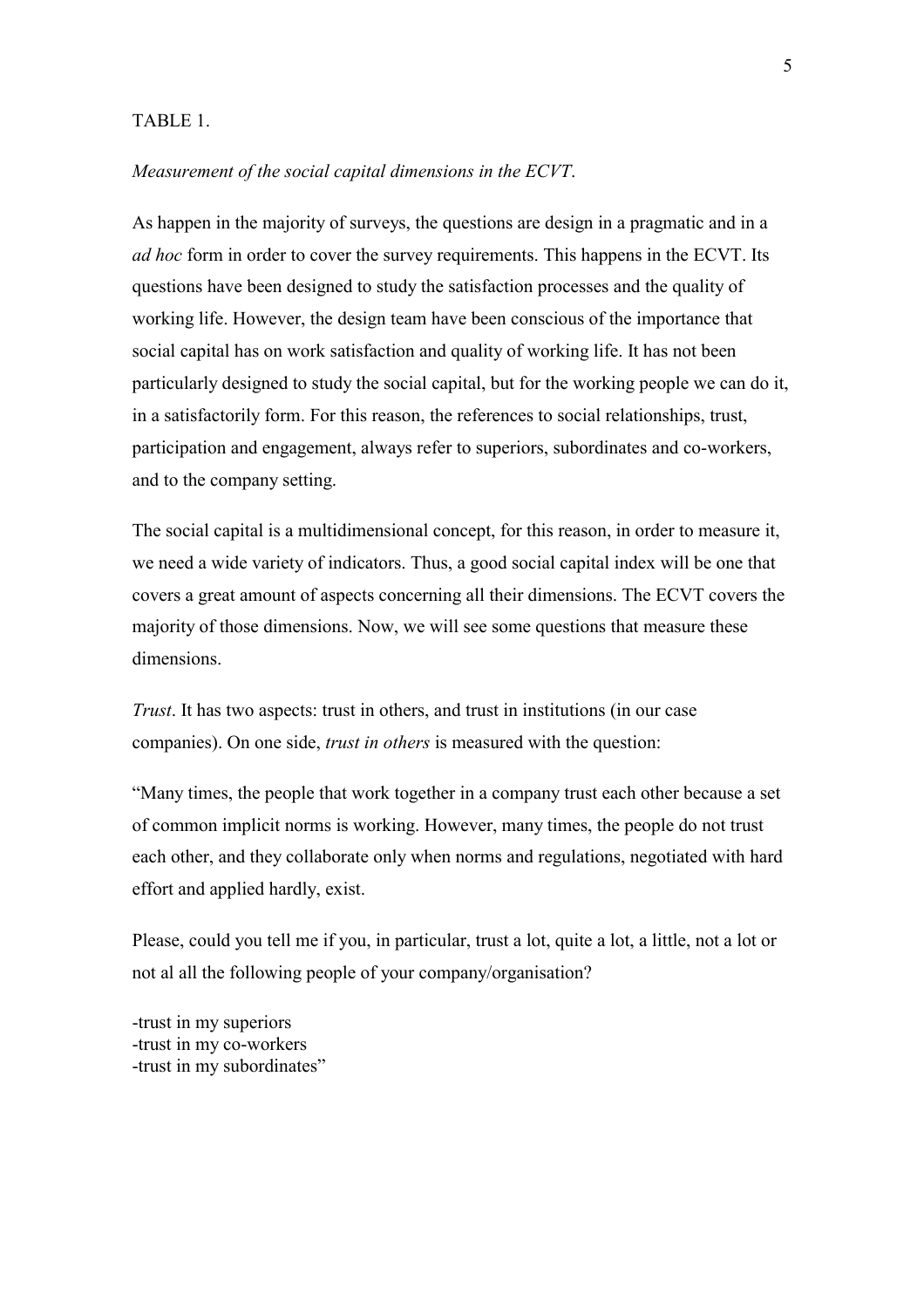This is the main trust indicator in the  $ECVT<sup>3</sup>$ . This indicator is sensitive to different company positions. However, when it is used as a whole trust indicator –not in order to study a particular kind of company position—, it shows correlation in a majority of cases, and, in fact, works as only one indicator: trust in others inside the company.

|                                                    | Trust in my<br>superiors | Trust in my<br>co-workers | Trust in my<br>subordinates |
|----------------------------------------------------|--------------------------|---------------------------|-----------------------------|
| Trust in my superiors                              |                          | .506                      | .531                        |
| Trust in my co-workers<br>Trust in my subordinates |                          |                           | .629                        |

Correlations of trust in others in the company \*

\* Computed only with wage-earning working people. N=4800. All correlations are significatives at 0,01 level (bilateral).

On the other side, *trust in institutions* is measured with a question related to the trust in the company where the employed works. In particular, the question asks on the trust in the others in the company as whole. The question is:

"In general, how do you respond to the following sentence, agree a lot, agree, indifferent, disagree a little or disagree?

-In my company, people that work together trust each other because in this way working is easier and better".

However, this question is more a particular variation of trust in others in the company setting, than a trust in company as an institution question . Probably, trust in company as an institution will be seen better in the ECVT questions set defined generally as "engagement" (see Table 1).

Engagement is defined as feeling obligated to take care of something, and seeing it as their own, in this case the company. This engagement with the institution (company) is measured with the following set of questions:

"In general, how do you respond to the following sentence, agree a lot, agree, indifferent, disagree a little or disagree?

 $\overline{a}$ 

 $3$  This question is available only on 2001 follow up questionnaire.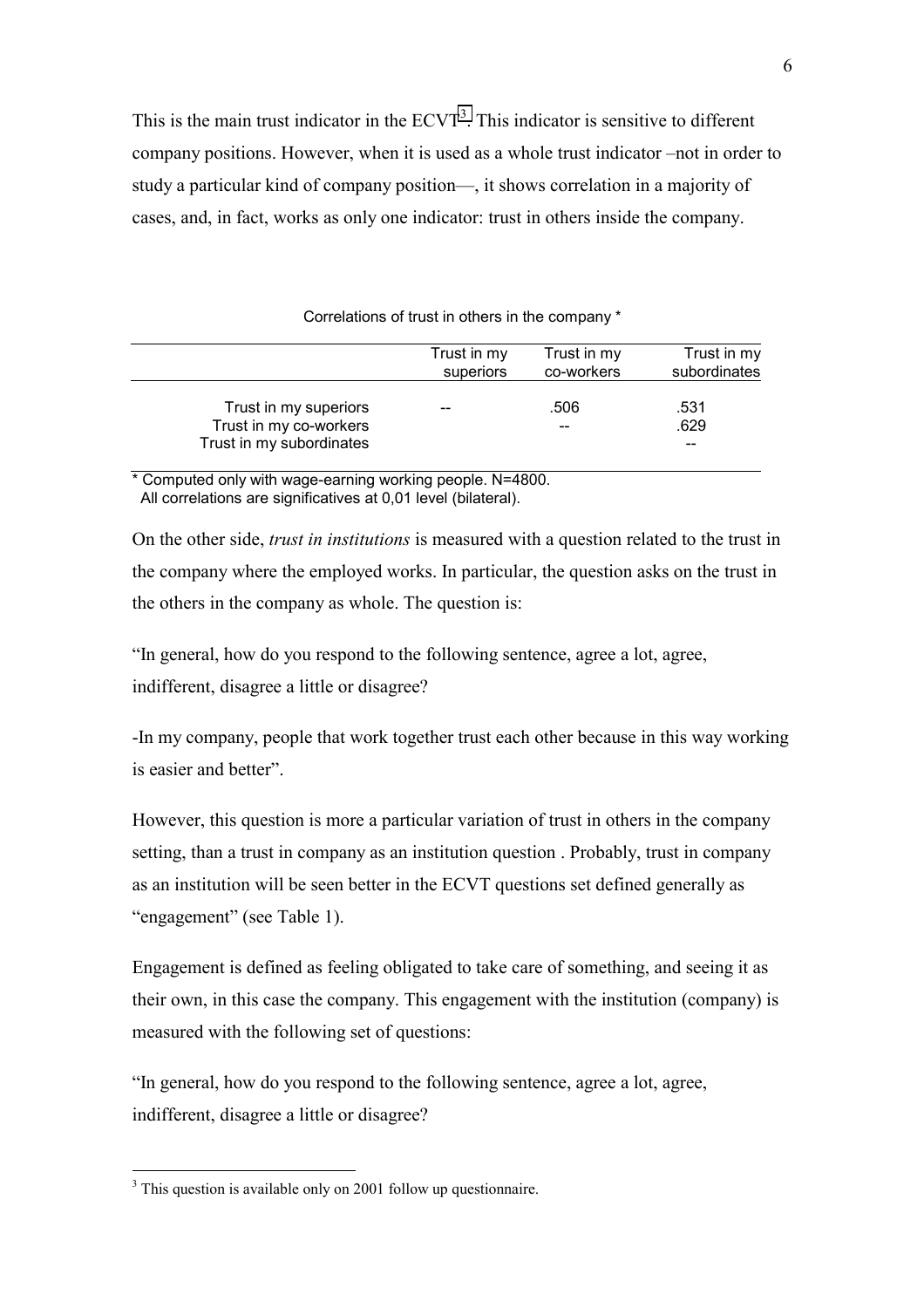-I am disposed to give more input to help my organisation or company success.

-The problems of my company feel like they are my own.

-I am proud of working for my company".

As Brehn and Rahn (1997) show it is interesting to appreciate the correlation between trust in others and trust in institutions. Thus, trust in superiors, in co-workers and in subordinates, and engagement with company correlations can be seen in the next table:

|                                                            | (a) | (b)  | (C)  | (d)  | (e)  | (f)  |
|------------------------------------------------------------|-----|------|------|------|------|------|
| Trust in superiors $(a)$                                   |     | .506 | .531 | .311 | .413 | .296 |
| Trust in co-workers (b)                                    |     | $-$  | .629 | .188 | .259 | .169 |
| Trust in subordinates (c)                                  |     |      |      | .177 | .268 | .231 |
| More input to help my company success $(d)$                |     |      |      |      | .456 | .465 |
| I'm proud of working for my company (e)                    |     |      |      |      |      | .387 |
| The problems of my company feel like they are<br>my own(f) |     |      |      |      |      |      |

Trust in others and engagement with company correlations\*

\* Computed only with wage-earning working people. N=4800.

All correlations are significatives at 0,01 level (bilateral).

In the ECVT the correlations between trust in others and engagement with the company are significant but they are not higher as Brehm and Rahn (1997: 1014) showed when they studied the relationship between trust in others and trust in government institutions (.63). However, correlation increases with trust in superiors and pride in working for a particular company (.41).

The *informal networks* can be obtained through the following questions related to receipt of help from other people outside the household, such as friends, acquaintances, or work colleagues. The questions refers to how do you obtain your job (current and first job), through friends, acquaintances, etc. Another question is: did you obtain financial help from friends when you were unemployed and not receiving benefits? Also, the survey has a question on friends relationships with people at work. However, the ECVT has no question related to provision of unpaid help to friends, acquaintances, etc.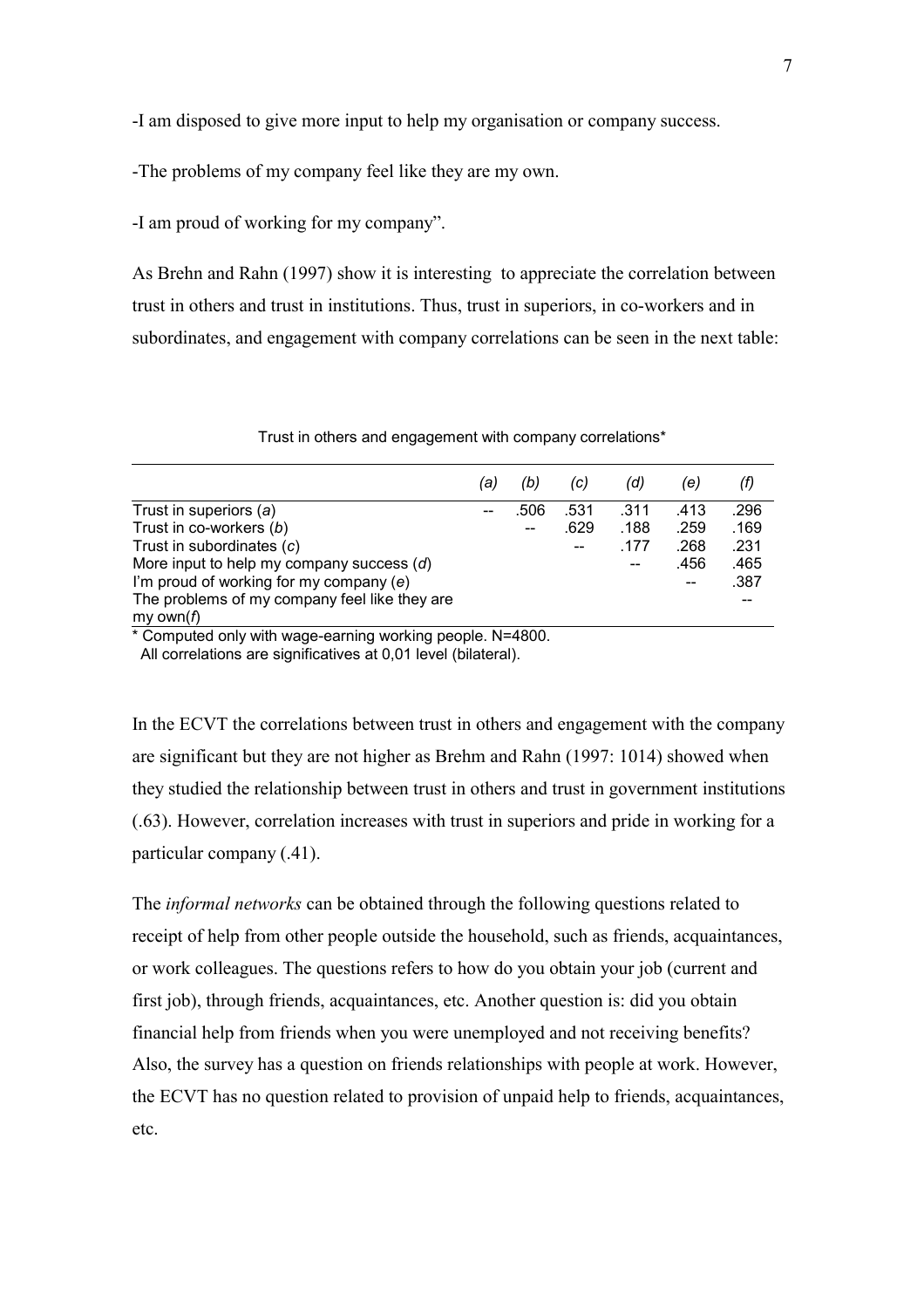The ECVT also pays attention to *community participation*. The survey considers that participation in associative organisations is an important element in improving people's quality of life, in general, and in the work setting, in particular. There are questions related to belonging to in several voluntary organisations as a member or as an active member. However, it is not asked if people did any unpaid work for those organisations. This issue can be covered by the differentiation between active or non-active member.

Obviously, in the ECVT there is no question on political participation. Nevertheless, there are questions related to communication inside the company, and the possibility to take part on decisions. This two elements, communication and participation, can also be understood as social capital elements, as in the ECVT.

## **3. Social capital as a quality of working life explicative factor.**

This section focuses on labour and corporate settings, so the analysis is limited to salaried employees. The number of occupied workers of either sex employed by public or private organisations/companies in the survey was  $N = 4,800$ . In this fashion we limit our study to social capital's effects on the processes that generate quality of life at work within companies and organisations.

Thus, this section shows an example of social capital utility on quality of working life study (Requena, 2002). There is a significant strong association between social capital<sup>4</sup> and quality of working life<sup>5</sup> level  $(.60)$ . A regression analysis lets us show the social

*Trust*: I have [a lot, some, a little, not much, no] trust in management; In my company/organisation people who work together trust each other because that is the best and easiest way to get the work done. (The internal consistency of the items that compose this scale is measured by Cronbach's alpha = .75). *Social relations*: Could you please tell me if you have strong friendships with [all, most, some, almost none, none] of your co-workers? (i.e. asking for a favor; going out to dinner or coffee with them and/or their colleagues); In general how would you describe the relationships between peers in your workplace? [very good, fairly good, neither good nor bad, fairly poor, very poor]. (Cronbach's alpha = .59). *Engagement*: I am willing to work more than is required in order to help my company or organisation succeed; I am proud to be working for my company or organisation; I feel like the problems of my company/organisation are my own. (Cronbach's alpha = .69).

 $\overline{a}$ 

<sup>&</sup>lt;sup>4</sup> In this analysis, social capital was measured by the following variables:

*Communication*: I can give my opinion concerning matters related to my job.

*Influence*: At work I can put my ideas into practice.

 $5\degree$ The index of quality of working life used by ECVT is a complex measure referring exclusively to the worker's job position. This indicator is constructed to include both subjective and objective elements affecting quality of life at work, and even though some aspects go beyond labour, they are related to the job setting as they influence the performance and well-being of workers. In this index each of the following labour situations is scored with one point: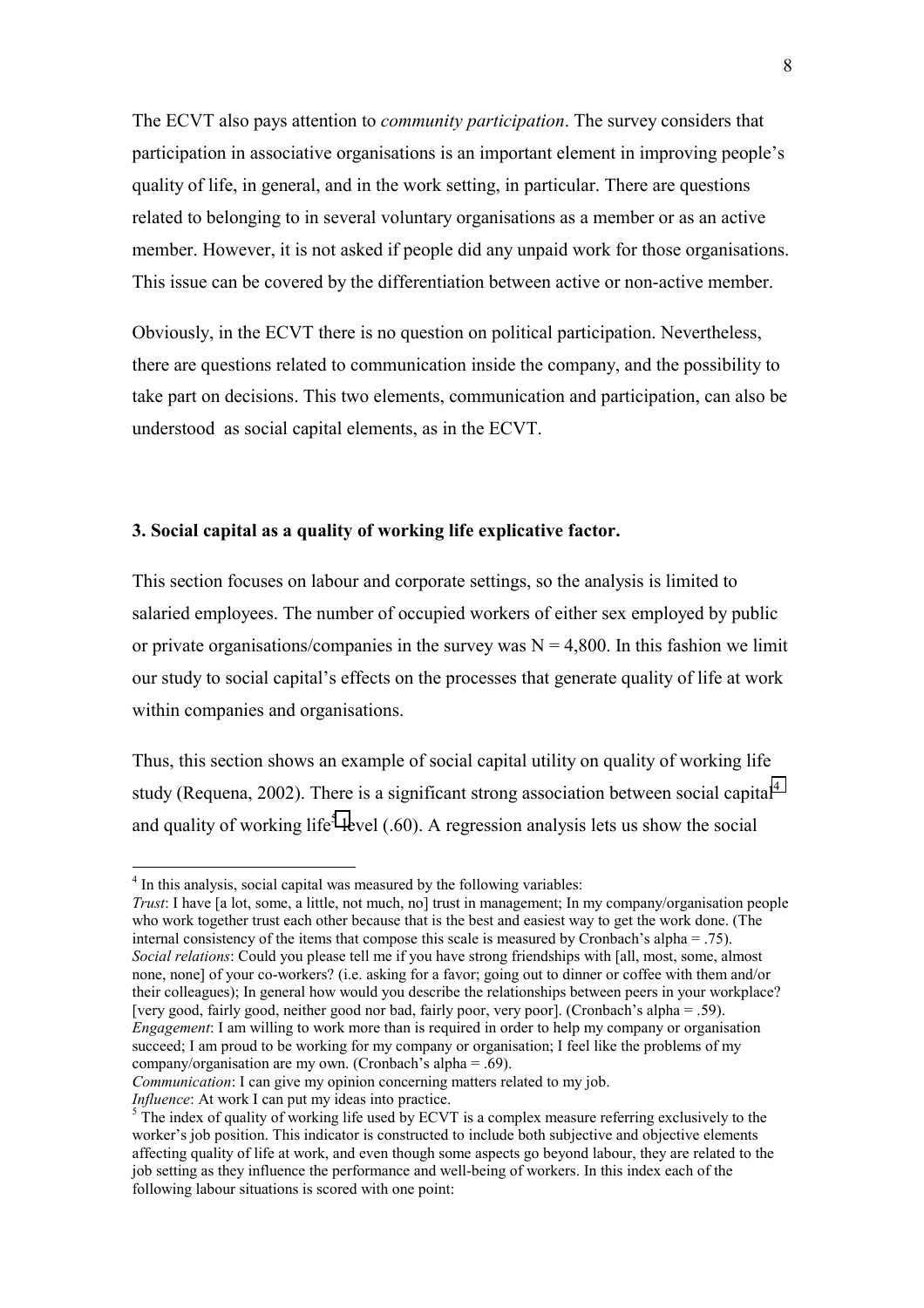capital is a good explicative factor of quality of working life. Trust, work place social relationships, company/organisation engagement, communication, and the influence possibilities in daily work are elements which explain a great proportion of the quality of working life total amount that people can obtain in the job place. Thus, personal wellbeing at work place increases when the employed work with high trust, social relationships, communication, engagement and influence work levels.

In table 2 we can see the regression models on quality of working life. The more complete model [equation (5)] shows that the strength of the relationship between the set of factors and the quality of life at work is .598. The coefficient of determination explains 35.8% of the total variance in quality of working life.

#### TABLE 2

 $\overline{a}$ 

The models were constructed step by step. At each new step a set of variables were added to the model. The set of variables added to the new model were the following: personal, familiar, company/organisation, and work place attributes, and finally social capital dimensions. When they were computed one by one, all these attribute variable sets were significant in explaining the quality of working life. However, when social capital dimensions were added as predictor to the regression model, the explained variance increased the double (2.01 times). Even though, the working people, work place and company attributes are so important in explaining the quality of working life, we must say, however, that when social capital is added to the model it strengthens the explanation of quality of working life.

In this model on quality of working life the strength of the attribute predictors were different. Age, years of education, and income always have a positive effect notwithstanding the variables by which the model are controlled. Belonging to private sector, working a shift schedule, or working in a great company are factors that generate worse quality of working life levels. The same applies to more weekly working hours,

Objective: independence in job position; not working on weekends; eating at home on work days; no overcrowding at home.

Subjective: demonstrating a high degree of satisfaction with the work done (responses 8,9, and 10 of a numerical rating scale from 1 to 10, where 10 is the highest work satisfaction); work environment is considered stimulating; work is not exhausting. The scale varies from extremely low quality of work life at 0 to extremely high quality of work life at 7. In order to facilitate its use and comprehension, the indicator has been transformed into a normal scale ranging from 0 to 10.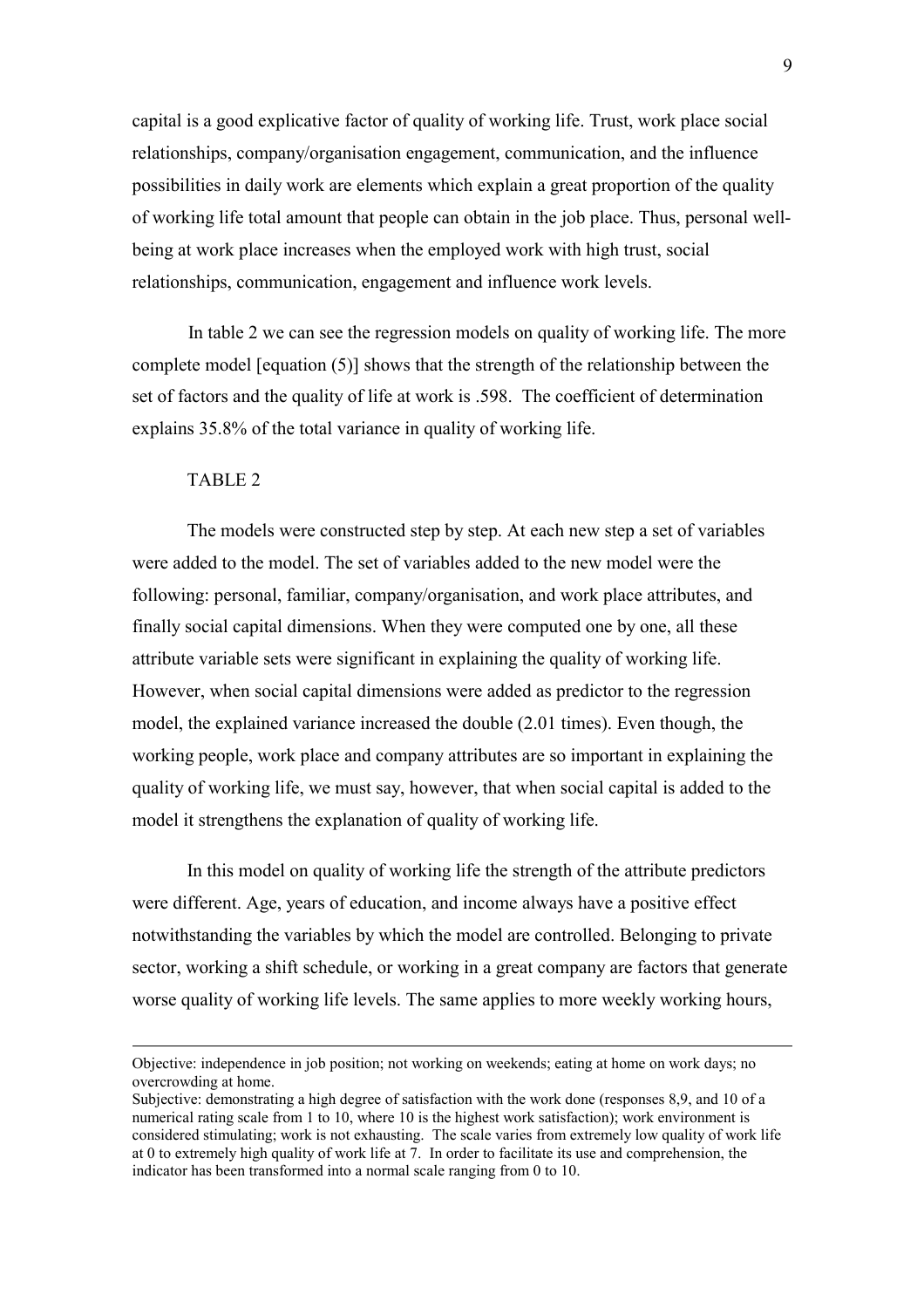and dangerous work conditions. In family settings, to have familiar responsibilities, such as to be head of household, or to have dependent children imply worse quality of working life levels as well. However, all social capital dimensions are positive predictors of quality of working life.

# **4. Conclusions**.

As we have seen, social capital dimensions are a good predictors of quality of working life. They act as a lubricant for good functioning in the social institutions, in general; and in the economic institutions, in particular. Even though the ECVT is not a survey particularly designed to measure social capital, its design team were conscious that social capital is one of the elements that enrich human being; for this reason, they have introduced several social capital indicators that can be related to job satisfaction levels, working people, and company characteristics.

In the international scope several surveys with social capital questions exist ( $WVS<sup>6</sup>$ ,  $EVS<sup>7</sup>$ , ISSP<sup>8</sup>, etc.), however, it could be good to propose that some supranational organisation, such as OECD, UN, Eurostat, etc., coordinate social capital dimensions normalisation in order to design a harmonised questionnaire to permit international comparability. These comparability will improve the correct dimension measurement between social capital and development across different countries.

The world bank, conscious of social capital importance on the development process and on social inclusion, would promote these initiatives for social capital measurement harmonisation in order to have a correct tool for integration programs and development in less developed areas.

 $\overline{a}$ 

<sup>6</sup> World Values Surveys.

<sup>7</sup> European Values Surveys.

<sup>8</sup> International Social Survey Program.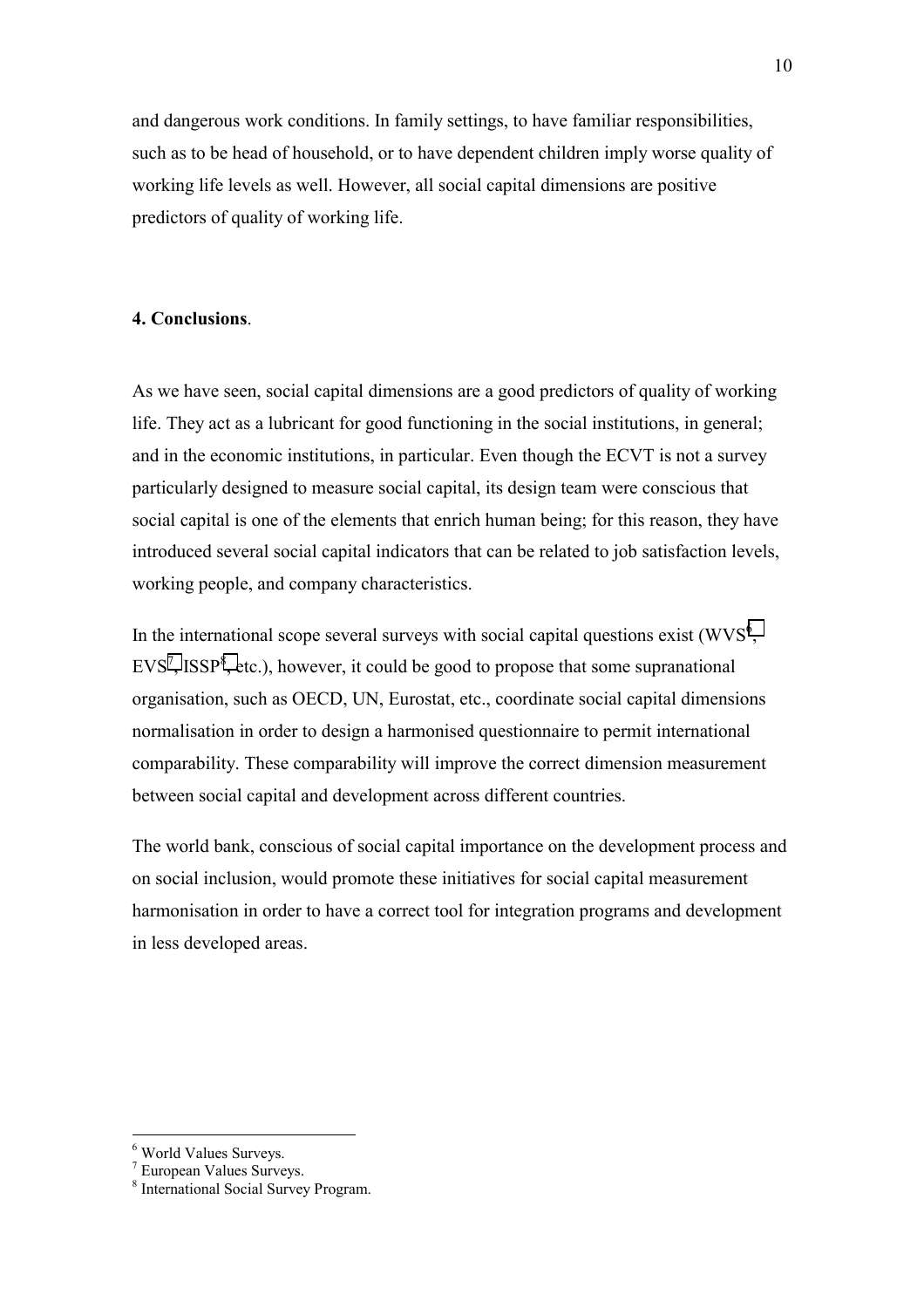#### **References:**

- Beugelskijk, S.; Groot, H.L.F.; and Schaik, A.B.T.M.v. 2002, 'Trust and economic Growth', Tinbergen University: Tinbergen Institute Discussion Paper, TI 2002- 049/3.
- Brehn, J. and W. Rahn: 1997, 'Individual-Level evidence for the causes and consequences of social capital', American Journal of Political Science 41, pp. 999-1023.
- Burt, R.: 2000, 'The network structure of social capital', Sutton, R.I. and B.M. Staw, (ed.) Research in organizational behavior, Greenwich, CT.: JAY press, vol. 22.
- Burt, R.: 2001, 'Structural holes versus network closure as social capital', Lin, N., K. Cook and R. Burt (Eds.) Social Capital, Theory and Research, New York: Aldine de Gruyter, pp 31-56.
- Coleman, J.S.: 1988, 'Social capital in the creation of human capital', American Journal of Sociology 94, pp. s95-s12.
- De Graaf, N.D. and H.D. Flap: 1988, ' 'With a little help from my friends': Social resources as an explanation of occupational status and income in West Germany, The Netherlands, and the United States', Social Forces 67(2), pp. 452-472.
- Fukuyama, F.: 1995, Trust: The Social Virtues And The Creation of Prosperity, New York: Free Press.
- Granovetter, M.S.: 1985, 'Economic action and social structure: The problem of embeddedness', American Journal of Sociology 91, pp. 481-510
- Knack, S.; and Keefer, P. 1997, 'Does social capital have an economic pay-off? A cross country investigation'. Quarterly Journal of Economics, 112-4, pp. 1251-1288.
- Lin, N., K. Cook and R. Burt (Eds.): 2001, 'Preface', Social Capital, Theory and Research, New York: Aldine de Gruyter.
- Ministerio de Trabajo y Asuntos Sociales, 2001. Encuesta de Calidad de Vida en el Trabajo 2001. Madrid: MTAS.
- OECD, 2001. The Well-Being of Nations. The role of human and social capital, OECD: Center for Educational Research and Innovation.
- Putnam, R. Leonardi, R.; and Nanetti, R.Y. 1993, *Making Democracy work,* Princenton, New Jersey: Princenton University Press.
- Putnam, R.: 1993, 'The prosperous community: Social capital and public life', The American Prospect 4 (13), pp. 35-42.
- Pyke, F., G. Becattini and W. Sengenberger: 1990, Industrial districts and inter-firm co-operation in Italy (ILO –International Labour Office–,Geneva).
- Requena, F.: 1991, 'Social resources and occupational status attainment in Spain: A cross-national comparison with the United States and the Netherlands', International Journal of Comparative Sociology, 23, pp. 233-242.
- Requena, F.: 2000, 'Encuesta de Calidad de Vida en el Trabajo: Posibilidades para el seguimiento de la situación laboral', Revista del Ministerio de Trabajo, Serie Economía y Sociología 21, pp. 235-245.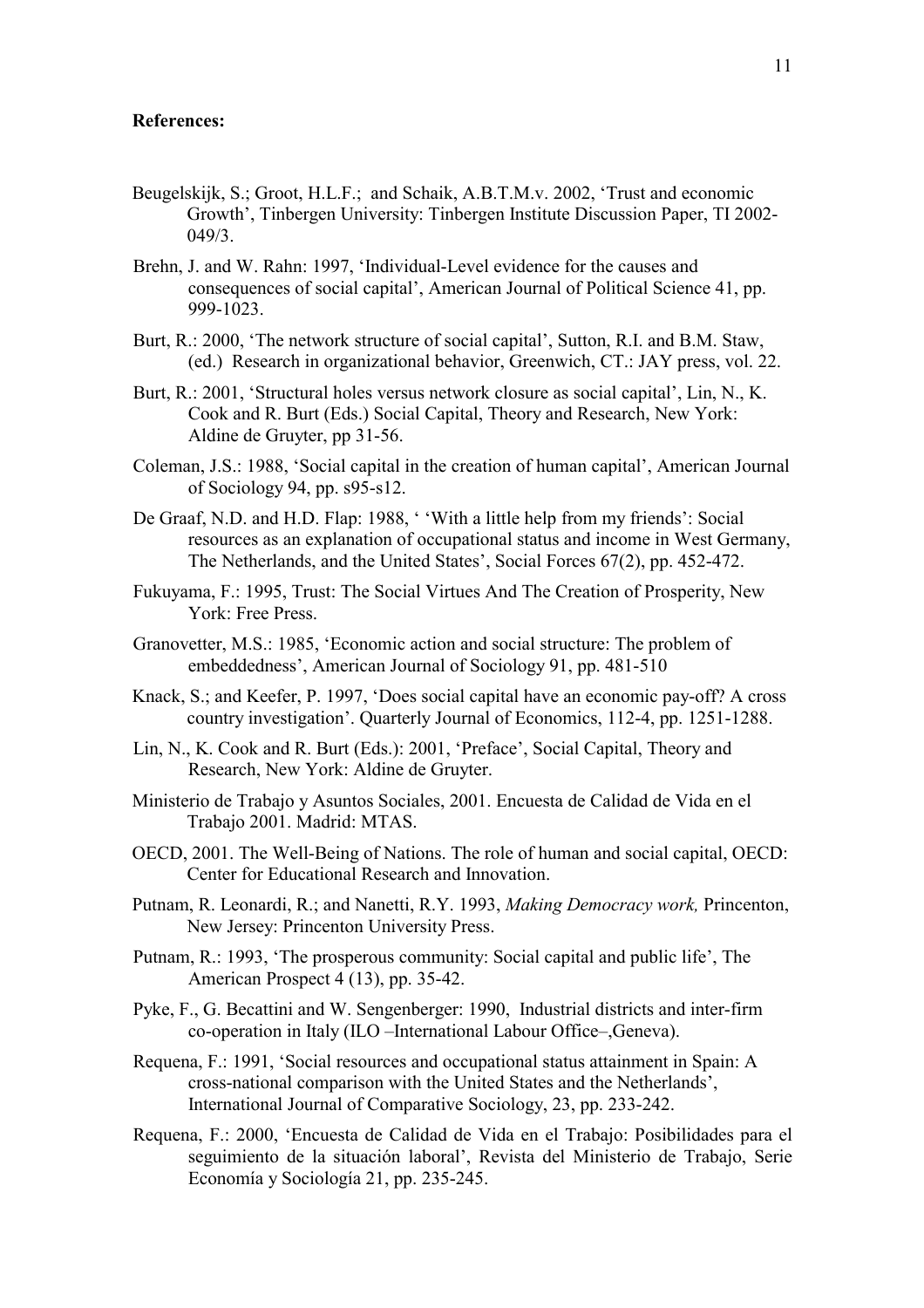- Requena, F.: (2002), 'Social capital, satisfaction and quality of life in the workplace' Social Indicators Research (accepted, forthcoming).
- Saxenian, A.L.: 1994, Regional Advantage: culture and competition in Silicon Valley and Route 128, Cambridge, MA: Harvard University Press.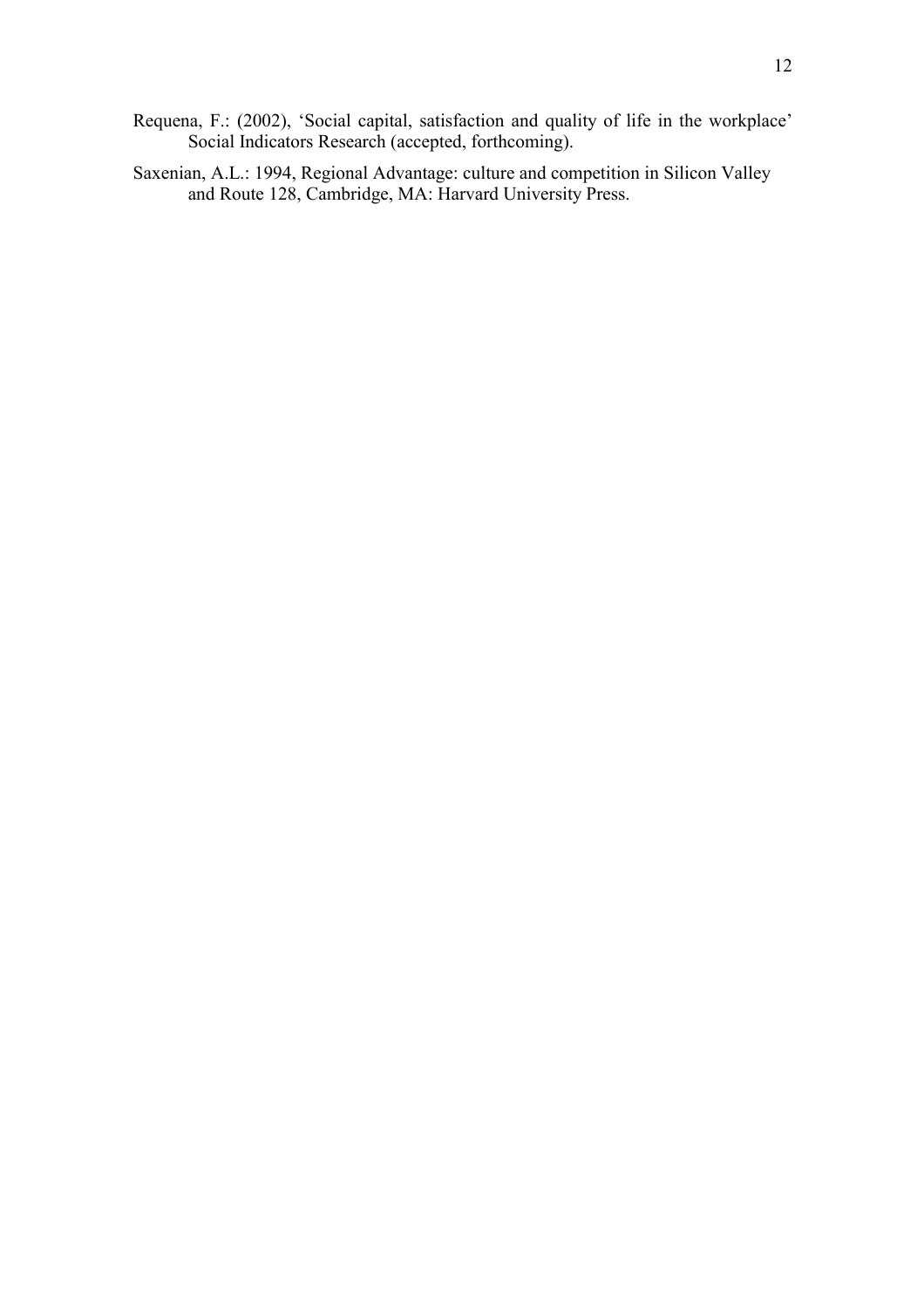|                                                                         | OECD<br>Def.                        |                               |                     |                       |                                                |                                            |                                                         |                                     |                                                                                             |                         |                                         |                                              |                                      |                                        |                                                              |                                               |                            |                                             |                            |                                      |                                       |                                      |                                       |                                       |
|-------------------------------------------------------------------------|-------------------------------------|-------------------------------|---------------------|-----------------------|------------------------------------------------|--------------------------------------------|---------------------------------------------------------|-------------------------------------|---------------------------------------------------------------------------------------------|-------------------------|-----------------------------------------|----------------------------------------------|--------------------------------------|----------------------------------------|--------------------------------------------------------------|-----------------------------------------------|----------------------------|---------------------------------------------|----------------------------|--------------------------------------|---------------------------------------|--------------------------------------|---------------------------------------|---------------------------------------|
|                                                                         | ECVT<br>Def.                        | $\overline{\bullet}$          | 7                   | 7                     | 7                                              |                                            |                                                         |                                     | <b>.</b>                                                                                    |                         | $\overline{\bullet}$                    |                                              |                                      |                                        |                                                              |                                               |                            |                                             |                            |                                      |                                       |                                      |                                       |                                       |
|                                                                         | questionnaire<br>Variable in<br>the | V305                          | V306                | V307                  | V316                                           | V196                                       | V201                                                    | V <sub>197</sub>                    | V313                                                                                        |                         | V314                                    |                                              |                                      |                                        |                                                              | V30                                           |                            | V <sub>52</sub>                             |                            | V63                                  |                                       | V308                                 | V142                                  | V143                                  |
| Comparing ECVT and OECD definitions<br>SOCIAL CAPITAL MATRIX<br>Table 1 | Measurement                         | Trust in superiors            | Trust in co-workers | Trust in subordinates | Trust in place of work                         | Give more input to help my company succeed | The problems of my company feel like they<br>are my own | I'm proud of working for my company | In my company collaboration exists because<br>there is a hierarchy which ensures that tasks | are completed (inverse) | At work, the most important thing is to | comply with the obligations of the contract, | going beyond this leads to not being | appreciated for your efforts (inverse) |                                                              | Obtained his/her current job through friends, | acquaintances or relatives | Obtained his/her first job through friends, | acquaintances or relatives | Has financial help from friends when | unemployed and not receiving benefits | Good friendships with people at work | Good relationships with my superiors  | Good relationships with my co-workers |
|                                                                         | Aspect                              | in general<br>Trust in others |                     |                       | Trust in particular groups and<br>institutions | Engagement with the firm / company         |                                                         |                                     |                                                                                             |                         |                                         |                                              |                                      |                                        | Provision of unpaid help to friends<br>outside the household | Receipt of unpaid help form persons           | outside the household      |                                             |                            |                                      |                                       | Other active social involvement with | friends, relatives, acquaintances and | work colleagues                       |
|                                                                         | Theme                               | Trust                         |                     |                       |                                                | Engagement                                 |                                                         |                                     |                                                                                             |                         |                                         |                                              |                                      |                                        | Informal networks                                            |                                               |                            |                                             |                            |                                      |                                       |                                      |                                       |                                       |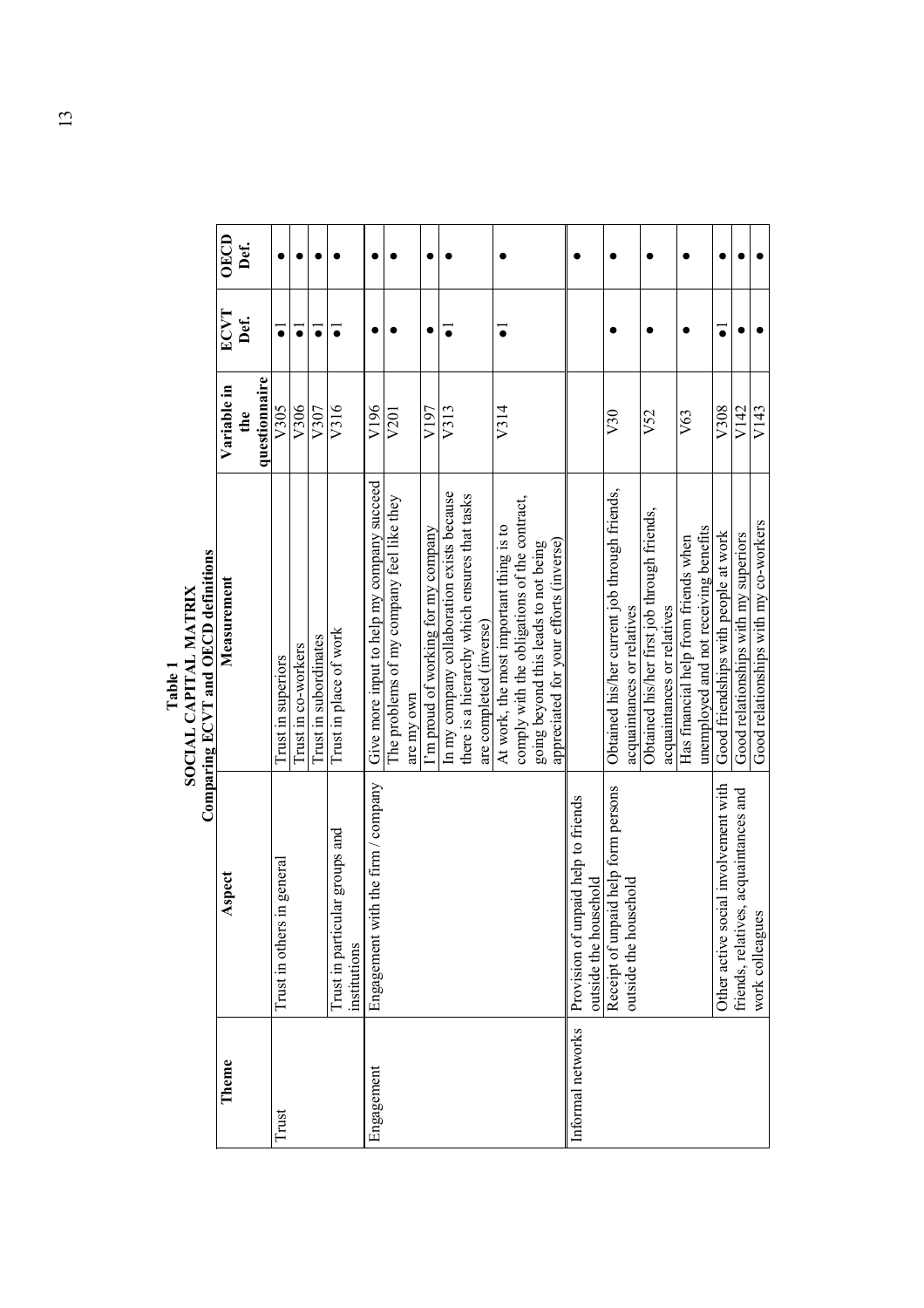| Theme         | Aspect                                      | Comparing ECVT and OECD definitions<br>Measurement                                                                     | Variable in                                                 | ECVT | OECD |
|---------------|---------------------------------------------|------------------------------------------------------------------------------------------------------------------------|-------------------------------------------------------------|------|------|
|               |                                             |                                                                                                                        |                                                             |      |      |
|               |                                             |                                                                                                                        | questionnaire<br>the                                        | Def. | Def. |
| Participation | organised groups<br>Participation in        | Voluntary organisations active/ no active                                                                              |                                                             |      |      |
|               | olitical, cultural or<br>(e.g. religious, p | member:                                                                                                                |                                                             |      |      |
|               | community, etc)                             | -Professionals                                                                                                         |                                                             |      |      |
|               |                                             | -Ecologist, environment                                                                                                |                                                             |      |      |
|               |                                             | -Sport, recreational                                                                                                   |                                                             |      |      |
|               |                                             | -Cultural, art                                                                                                         |                                                             |      |      |
|               |                                             | -Religious                                                                                                             | 905<br>2008<br>2009<br>2011<br>2013<br>2013<br>2013<br>2013 |      |      |
|               |                                             | -Political Parties                                                                                                     |                                                             |      |      |
|               |                                             | -Charities                                                                                                             |                                                             |      |      |
|               |                                             | Neighbours organisations                                                                                               |                                                             |      |      |
|               |                                             | -Trade Unions                                                                                                          | V216 a v219                                                 |      |      |
|               | in these groups<br>Voluntary work           | See above                                                                                                              |                                                             |      |      |
|               | groups) and<br>Bonding (within              |                                                                                                                        |                                                             |      |      |
|               | groups)<br>bridging (across                 |                                                                                                                        |                                                             |      |      |
| Other factors | Well-being                                  | Size of the house                                                                                                      | V176                                                        |      |      |
|               |                                             | Num of rooms                                                                                                           | V177                                                        |      |      |
|               | Subjective well-being                       | Work satisfaction                                                                                                      | V92                                                         |      |      |
|               |                                             | Life satisfaction                                                                                                      | V204                                                        |      |      |
|               |                                             | General level of happiness                                                                                             | V205                                                        |      |      |
|               | pation<br>Political particip                |                                                                                                                        |                                                             |      |      |
|               |                                             |                                                                                                                        |                                                             |      |      |
| Communication | in the company<br>Communication             | You can give your opinions in the company                                                                              | V131                                                        |      |      |
|               |                                             | Know the objectives of your company                                                                                    | V134                                                        |      |      |
| Influence     | the company<br>Participation in             | Participation in decisions concerning your                                                                             | V116                                                        |      |      |
|               |                                             | own tasks                                                                                                              |                                                             |      |      |
|               |                                             | My boss values my suggestions                                                                                          | V132                                                        |      |      |
|               |                                             | I can put my ideas into practice                                                                                       | V11                                                         |      |      |
|               |                                             | Notes: 1. Available only on 2001 follow up questionnaire. The rest questions was asked in all waves: 1999, 2000, 2001. |                                                             |      |      |

Table 1 (Continued)<br>SOCIAL CAPITAL MATRIX **SOCIAL CAPITAL MATRIX Table 1 (Continued)** 

14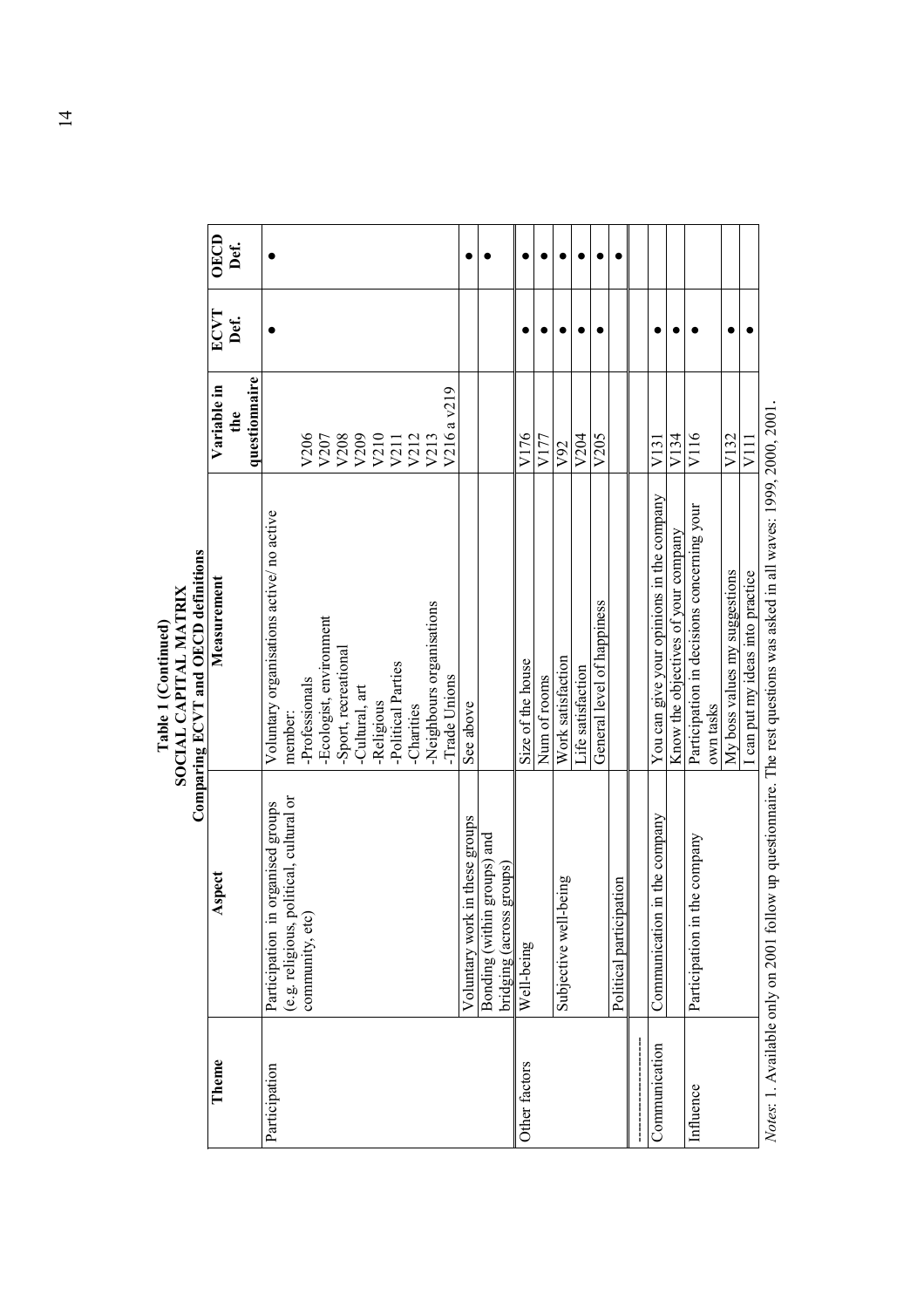| m<br>л<br>π |  |
|-------------|--|
|-------------|--|

| <b>Independent Variables</b> | Eq.(1)        | Eq.(2)        | Eq.(3)         | Eq.(4)         | Eq.(5)         |
|------------------------------|---------------|---------------|----------------|----------------|----------------|
| Multiple correlation         | .238          | .312          | .411           | .421           | .598           |
| Constant                     | $-.596$       | $-.480$       | $-2.192$       | $-2.985$       | $-1.209$       |
|                              | $(-.72)$      | $(-.53)$      | $(-2.26)^*$    | $(-3.03)*$     | $(-1.27)$      |
|                              |               |               |                |                |                |
| Personal Variables           |               |               |                |                |                |
| Age                          | .018          | .012          | .002           | .008           | .01            |
|                              | $(6.26)$ ***  | $(4.01)$ ***  | (.54)          | (2.22)         | $(2.62)$ **    |
| Male                         | $-.264$       | $-.173$       | .01            | .07            | $-46$          |
|                              | $(-3.87)$ *** | $(-2.38)*$    | (.13)          | (.91)          | $(-.60)$       |
| Num. of years of education   | .076          | .052          | .015           | .011           | .011           |
|                              | $(8.83)$ ***  | $(5.49)$ ***  | (1.57)         | (1.18)         | (1.21)         |
| Income                       | .365          | .389          | .785           | .853           | .325           |
|                              | $(4.75)$ ***  | $(4.67)$ ***  | $(8.55)$ ***   | $(9.21)$ ***   | $(3.65)$ ***   |
| Size of city                 | $-.045$       | $-.046$       | $-.05$         | $-.05$         | $-46$          |
|                              | $(-3.16)$ **  | $(-3.03)$ **  | $(-3.42)$ **   | $(-3.41)$ **   | $(-3.26)$ **   |
| Corporate Variables          |               |               |                |                |                |
| Size of company              |               | $-.064$       | $-.067$        | $-.067$        | $-.018$        |
|                              |               | $(-4.42)$ *** | $(-4.69)$ ***  | $(-4.73)$ ***  | $(-1.34)$      |
| Industry                     |               | 1.164         | .965           | .927           | .829           |
|                              |               | $(6.45)$ ***  | $(5.43)$ ***   | $(5.24)$ ***   | $(4.95)$ ***   |
| Construction                 |               | .515          | .580           | .559           | .568           |
|                              |               | $(2.75)$ **   | $(3.14)$ **    | $(3.03)$ **    | $(3.27)$ **    |
| Services                     |               | .956          | .719           | .675           | .422           |
|                              |               | $(5.48)$ ***  | $(4.19)$ ***   | $(3.95)$ ***   | $(2.60)$ **    |
| Private sector               |               | $-.501$       | $-.421$        | $-.422$        | $-.458$        |
|                              |               | $(-5.44)$ *** | $(-4.58)$ ***  | $(-4.61)$ ***  | $(-5.46)$ ***  |
| Working a shift schedule     |               | $-.778$       | $-.626$        | $-.621$        | $-.433$        |
|                              |               | $(-9.43)$ *** | $(-7.69)$ ***  | $(-7.66)$ ***  | $(-5.75)$ ***  |
|                              |               |               |                |                |                |
| Workplace variables          |               |               |                |                |                |
| Weekly work hours            |               |               | $-.05$         | $-.047$        | $-.042$        |
|                              |               |               | $(-13.73)$ *** | $(-14.04)$ *** | $(-12.44)$ *** |
| Level in hierarchy           |               |               | .06            | .067           | .005           |
|                              |               |               | (.69)          | (.778)         | (.06)          |
| Supervisor                   |               |               | .140           | .158           | $-.111$        |
|                              |               |               | (1.46)         | $(1.66)^*$     | $(-1.26)$      |
| Years working at company     |               |               | .006           | .007           | .004           |
|                              |               |               | (1.49)         | $(1.72)^*$     | (.93)          |
| Dangerous work conditions    |               |               | $-.257$        | $-.249$        | $-.187$        |
|                              |               |               | $(-9.44)$ ***  | $(-9.17)$ ***  | $(-7.38)$ ***  |